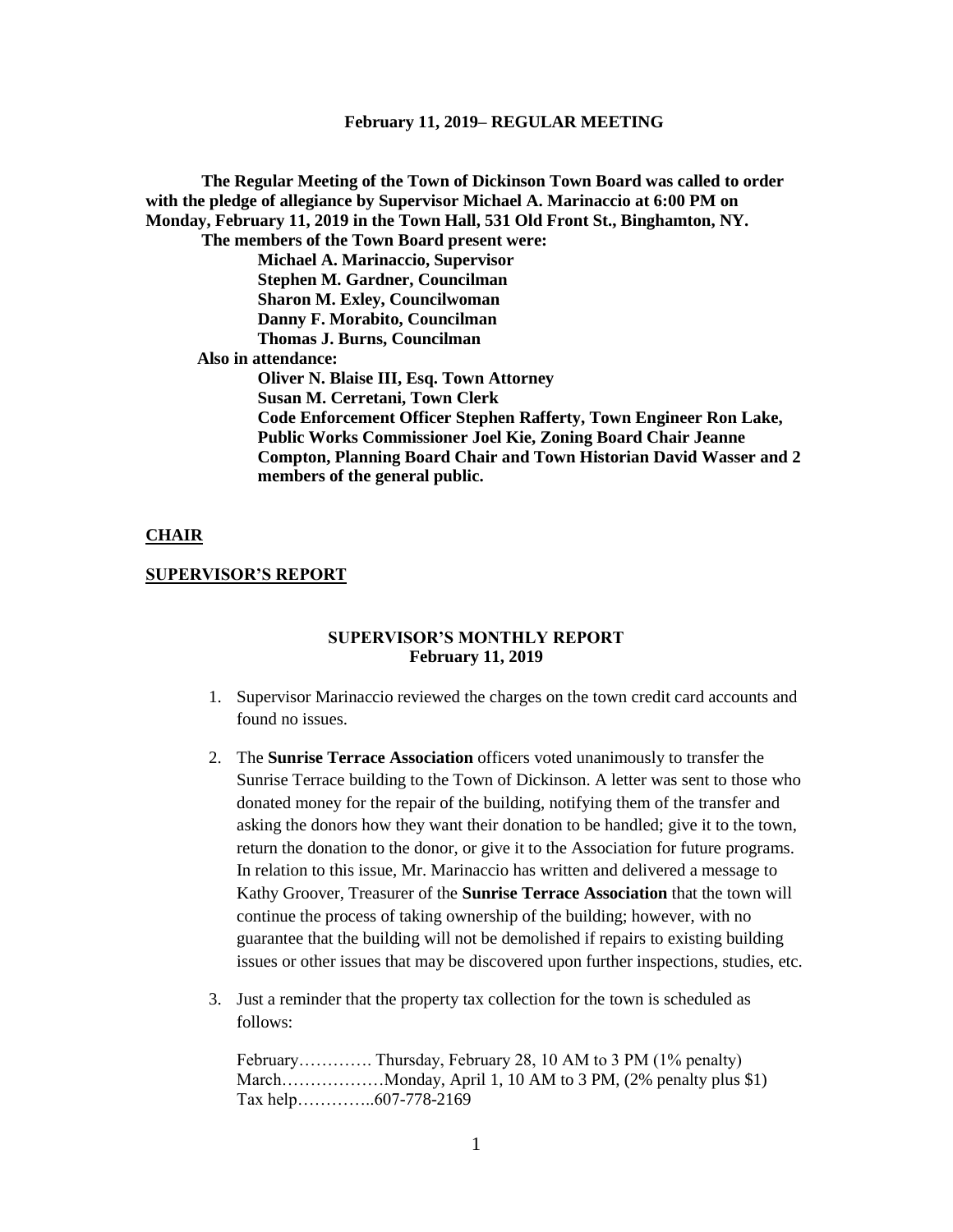#### **SUPERVISOR'S REPORT CONTINUED:**

- 4. Supervisor Marinaccio has applied for a grant through the **Small Community Fund** to assist in the repairs of the **Sunrise Terrace Community Center**. He asked for \$30,000. Once the town takes ownership of the building, Mr. Marinaccio will seek financial assistance and grants from the State and Federal Government.
- 5. Supervisor Marinaccio is once again asking all department heads; including the Court, Planning, Zoning, Town Clerk, Town Highway, Historian, Attorney, Dog Control, Assessor, Code Enforcement, Town Board members and anyone else who would like to place an article in the 2019 Town Letter, to submit your articles as soon as possible.
- 6. The next Association of Towns & Villages dinner meeting will take place on Thursday, February 28, 6 PM, at **Jonathans Restaurant** located on Hooper Rd. in Endwell. Guest speakers are Mark Schuster & Rebecca Rathmell, Co-Chairs of the **Broome County Safe Housing Task Force**, and will present the protocol and policy recommendations that have resulted from Task Force discussions since October. Their hope will be to share in detail much of the deliberations involved, including community feedback, in identifying each recommendation as well as the possible steps forward at municipal and/or County-wide levels.
- 7. The **Prospect Terrace Fire Company Annual Oath of Office** is scheduled for Saturday, February 23, around 6 PM at the fire station. As always, Supervisor Marinaccio will be introducing our town officials who are in attendance, administering the oath to the officers to board members of the fire station and giving a brief State of the Town. Senator Akshar and Assemblyman Crouch have been invited.
- 8. Councilman Steve Gardner and Supervisor Marinaccio will be attending the **2019 NY Association of Towns Annual Training School** that will take place in New York City in February.
- 9. The County Executive or his representative will once again present the State of the County at one of our near future town board meetings. Mr. Marinaccio will be attending the County Address on February 26, 5 PM at the **Ansco Lofts** located at 16 Emma St. in Binghamton.
- 10. If the governor's proposal to eliminate **AIM Funding** that will impact over 95% of the State's towns and villages passes, our town stands to lose \$34, 578 which was included in the creation of the 2019 town budget.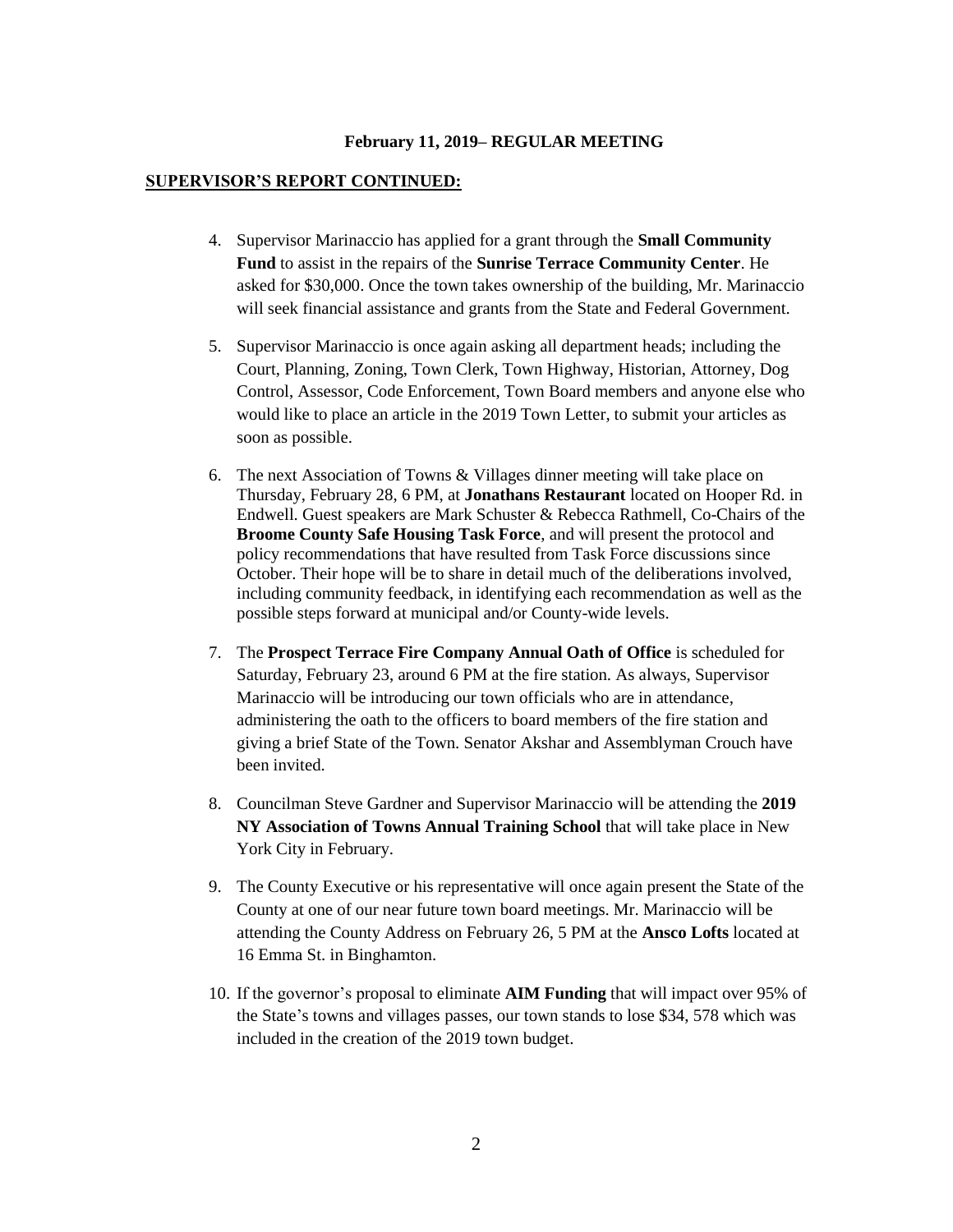#### **SUPERVISOR'S REPORT CONTINUED:**

**Code Violations Report**: None

#### **Dog Control Reports**

The Dog Control Officer report for January for both the town and village has been submitted. Calls for action totaled 3. Stray dog on Chenango Street, stray dog on Pulaski Street, and 4 tickets issued to dog owners.

The **Broome County Health Department** has issued a memorandum regarding dog bites: In an effort to protect information covered under the **Health Insurance Portability & Accountability Act (HIPA)**, all animal exposure reports received by this department will no longer be automatically shared with municipal dog control officers. Dog owner and animal information will be shared only if requested. Dog Control Officer Starley stated that he met with Mark Lane at the Health Department and came up with a solution. The Health Department will send a report with the victims information removed.

## **NYSEG Warning Letter:**

We received 1 warning letter issued to property owners at 63 Adams Street by **NYSEG** this month for unpaid balance of \$252.38

#### **Next Meeting**

Next Board meeting will be on Monday, March 4, 2019 at 5:30 pm

## **ATTORNEY**

## **RESOLUTION 2019-3**

The following Resolution was offered by Councilman Morabito, who moved its adoption, seconded by Councilwoman Exley to wit:

BE IT RESOLVED, by the Town Board of the Town of Dickinson, Broome County, New York as follows:

# **RESOLUTION: ADOPTING PARKING RESTRICTIONS ON CERTAIN SECTIONS OF REPUBLIC STREET, ROSEDALE DRIVE AND PLEASANT COURT.**

The question of adoption of the foregoing Resolution was duly put to a vote on roll call which resulted as follows: All in favor. Vote  $Aves - 5$ , Nays  $-0$ , Absent-0.

Supervisor Marinaccio voting Aye Councilman Gardner voting Aye Councilwoman Exley voting Aye Councilman Morabito voting Aye Councilman Burns voting Aye All in favor. Local Law to be filed with the **Department of State**.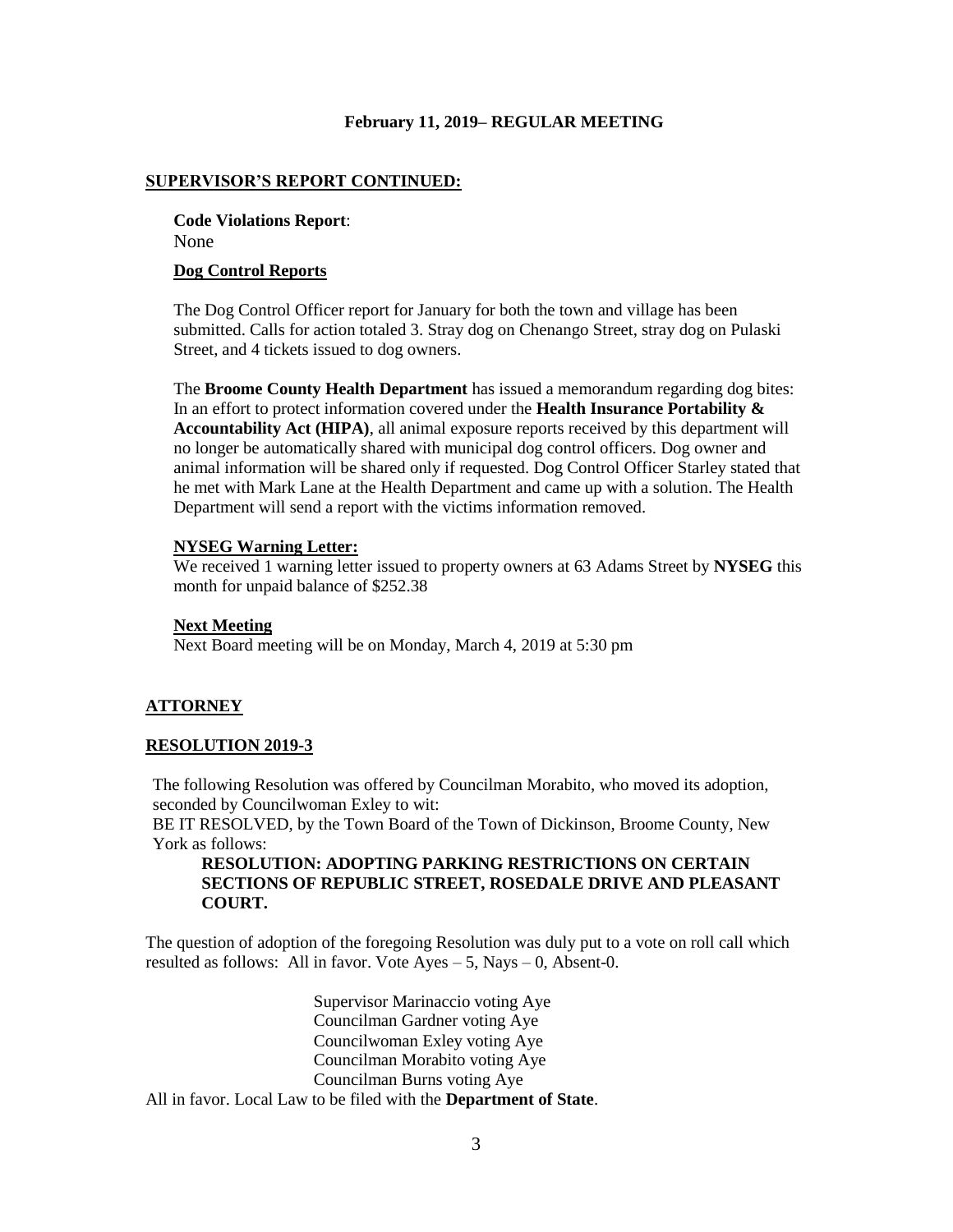## **RESOLUTION 2019-4**

The following Resolution was offered by Councilman Gardner, who moved its adoption, seconded by Councilwoman Exley to wit:

BE IT RESOLVED, by the Town Board of the Town of Dickinson, Broome County, New York as follows:

# **RESOLUTION: SCHEDULE A PUBLIC HEARING FOR MARCH 4TH, 5:30 PM REGARDING THE PLACEMENT OF A STOP SIGN AT THE SOUTHERN END OF MARKET STREET.**

The question of adoption of the foregoing Resolution was duly put to a vote on roll call which resulted as follows: All in favor. Vote  $Ayes - 5$ , Nays  $- 0$ , Absent-0.

> Supervisor Marinaccio voting Aye Councilman Gardner voting Aye Councilwoman Exley voting Aye Councilman Morabito voting Aye Councilman Burns voting Aye

All in favor.

## **RESOLUTION 2019-5**

The following Resolution was offered by Councilman Gardner, who moved its adoption, seconded by Councilman Burns to wit:

BE IT RESOLVED, by the Town Board of the Town of Dickinson, Broome County, New York as follows:

## **RESOLUTION: ASKING AIM FUNDING BE RESTORED IN THE NEW YORK STATE 2020 BUDGET.**

The question of adoption of the foregoing Resolution was duly put to a vote on roll call which resulted as follows: All in favor. Vote Ayes –5, Nays – 0, Absent-0.

> Supervisor Marinaccio voting Aye Councilman Gardner voting Aye Councilwoman Exley voting Aye Councilman Morabito voting Aye Councilman Burns voting Aye

All in favor.

## **DISCUSSION: N. ELY STREET SPUR**

Attorney Blaise opened a discussion regarding a spur located off of North Ely Street that is actually a resident's driveway that the town has been maintaining for years. Public Works Commissioner Kie would like to schedule a meeting with Councilman Gardner and the N. Ely Street 'spur' residents to determine how we should approach this issue. Highway Superintendent Kie stated that he thinks the town needs to continue taking care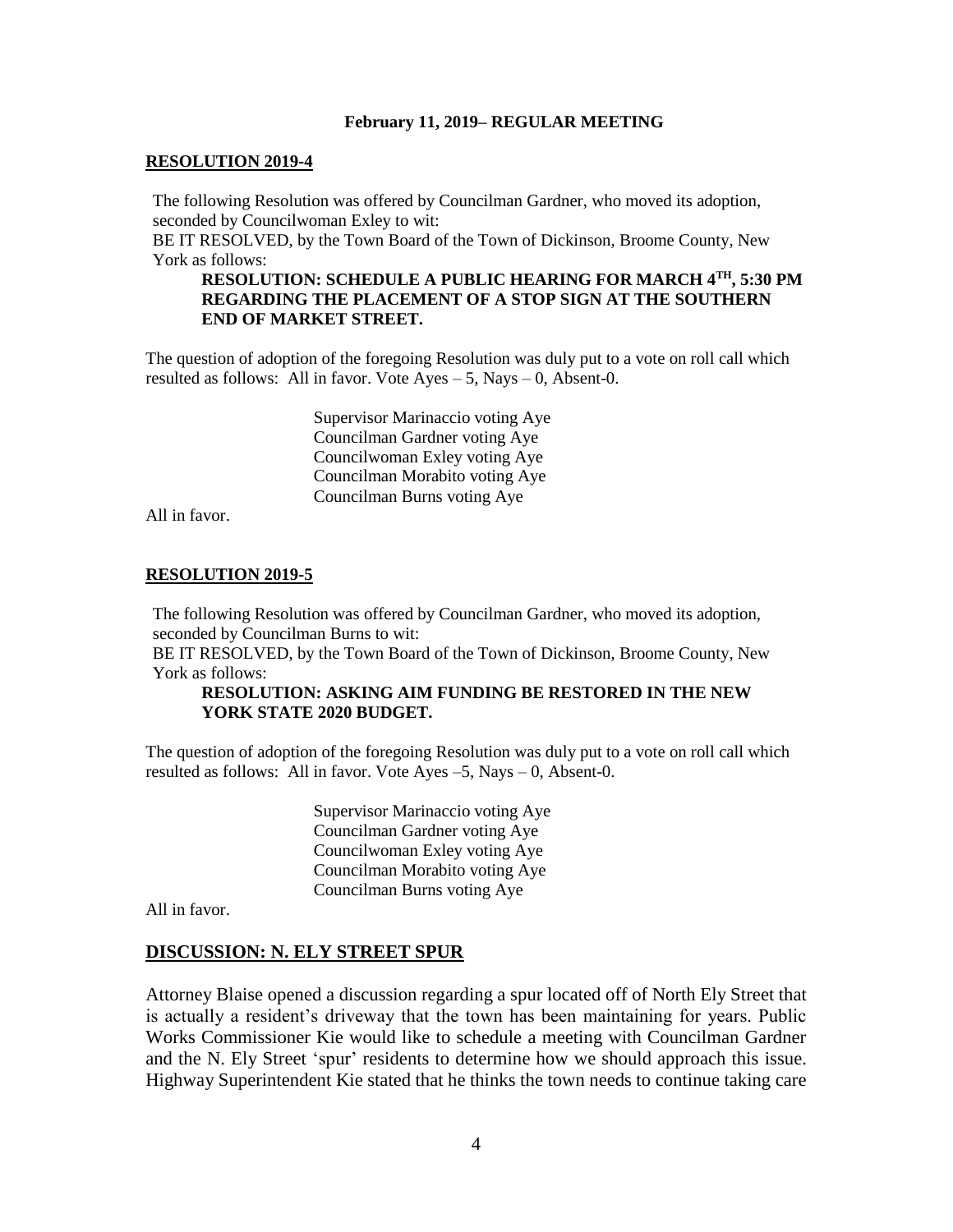of the road. Attorney Blaise and Supervisor Marinaccio stated that in order to maintain the road legally the town must own the road.

# **WATER SUPPLY AGREEMENT WITH THE VILLAGE OF JOHNSON CITY**

The water supply agreement with Johnson City is now in the hands of the Mayor of Johnson City. Attorney Blaise will wait for the final say-so to proceed with the finalization of the agreement.

# **POTENTIAL ISSUE WITH STA BUILDING**

Attorney Blaise mentioned that there is a potential issue with the Sunrise Terrace building in that a permissive referendum may be required to accept the donation. Mr. Blaise stated that donation of park land requires a permissive referendum. Attorney Blaise will continue to research and report back at the next meeting. He stated that this would not interrupt our timeframe for the takeover of the property.

# **COMMITTEE REPORTS**

# • **PUBLIC WORKS**

- o Public Works Commissioner Kie asked permission to sign a proposal from **Keystone Associates** for a test dig report to determine soil conditions at the **Sunrise Terrace Community Center** building at a cost of \$1,700.00. Mr. Kie stated that he also asked **NYS DOT** to do soil sampling when the weather gets better. Mr. Kie stated that we need to know the reason for the wall failing and that changes and alterations will be dependent on the soil conditions. Attorney Blaise and Supervisor Marinaccio stated that we need to wait until we take the building over before we pay for soil sampling and testing. Mr. Kie's request was denied authorization until after the transfer takes place.
- o Mr. Kie distributed maps to the board members depicting the Market Street area and the placement of the proposed stop sign.

# • **FINANCE**

# o **TOWN CLERK MONTHLY FINANCIAL REPORT**

Councilman Morabito made a motion to accept the **January, 2018 Monthly Financial Report** for the **Town Clerk** in the amount of **\$1,262.34,** seconded by Councilman Gardner. All in favor.

# o **TOWN COURT MONTHLY FINANCIAL REPORT**

Councilman Morabito made a motion to accept the Financial Report for the **Town of Dickinson Court** for the month of **December, 2018** in the amount of **\$43,872.00**. On a motion of Councilman Morabito and seconded by Councilman Burns. State -\$34,192.00 County - \$40.00 Town - \$9,554.00 Other - \$166.00 All in favor.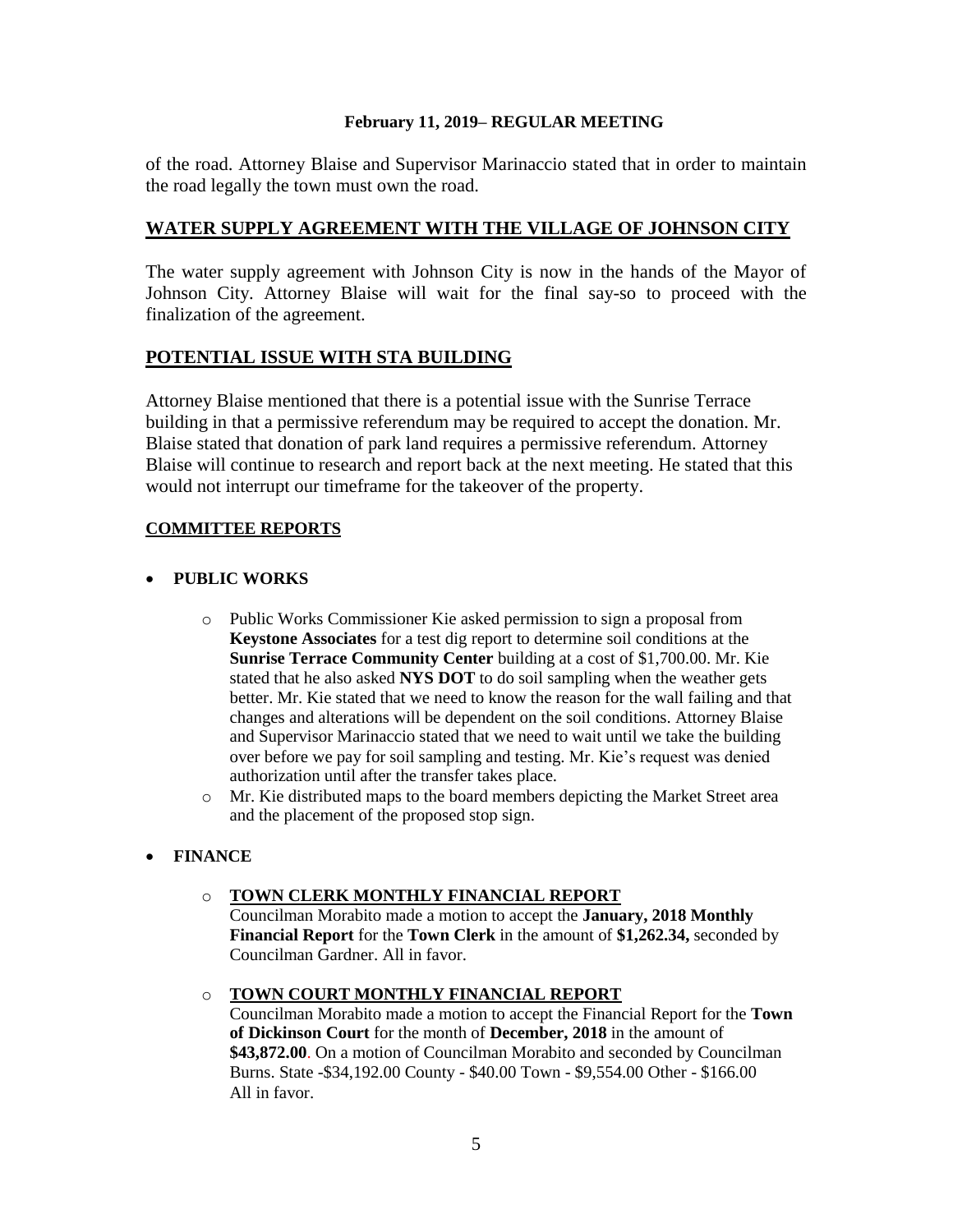# o **ABSTRACTS FOR APPROVAL**

On Motion from Councilman Morabito, seconded by Councilman Gardner to approve **abstract # 02** dated **February 11, 2019** in the amount of **\$536.995.64.**

Vote Ayes- 5, Nays-0, Absent-0.

Supervisor Marinaccio voting Aye Councilman Gardner voting Aye Councilwoman Exley voting Aye Councilman Morabito voting Aye Councilman Burns Aye

Unanimously passed and noted as duly adopted.

**Abstract Summary of Audited Vouchers for Funds respectively in the amount(s) of \$536,995.64.** 

| Voucher #02 for February 11, 2019 year in the amount of \$536,995.64: |
|-----------------------------------------------------------------------|
|-----------------------------------------------------------------------|

| <b>General Fund</b>          | \$56,908.48  |
|------------------------------|--------------|
| <b>Part Town</b>             | \$66.00      |
| <b>Highway</b>               | \$38,230.14  |
| <b>Fire Districts</b>        | \$144,000.00 |
| <b>Light Districts</b>       | \$4,805.10   |
| <b>Sewer Operating Dist.</b> | \$208,896.80 |
| <b>Water Operating Dist.</b> | \$84,089.12  |

# **APPROVAL OF MINUTES**

On a motion by Councilwoman Exley seconded by Councilman Gardner to approve the **January 7, 2019 Work Session Minutes, the January 14, 2019 Regular Meeting Minutes and the January 8, 2019 Sunrise Terrace/Town of Dickinson Meeting Minutes**. All in favor. Vote-5 Ayes, Nays-0, Absent-0.

# • **PERSONNEL**

o Supervisor Marinaccio announced that Attorney Blaise is running for the office of Supreme Court Justice.

# • **PLANNING**

o Chairman Wasser reported that the next Planning Board meeting will be held on Monday, February 25 at 6 PM to discuss site development and **Age Friendly Communities.**